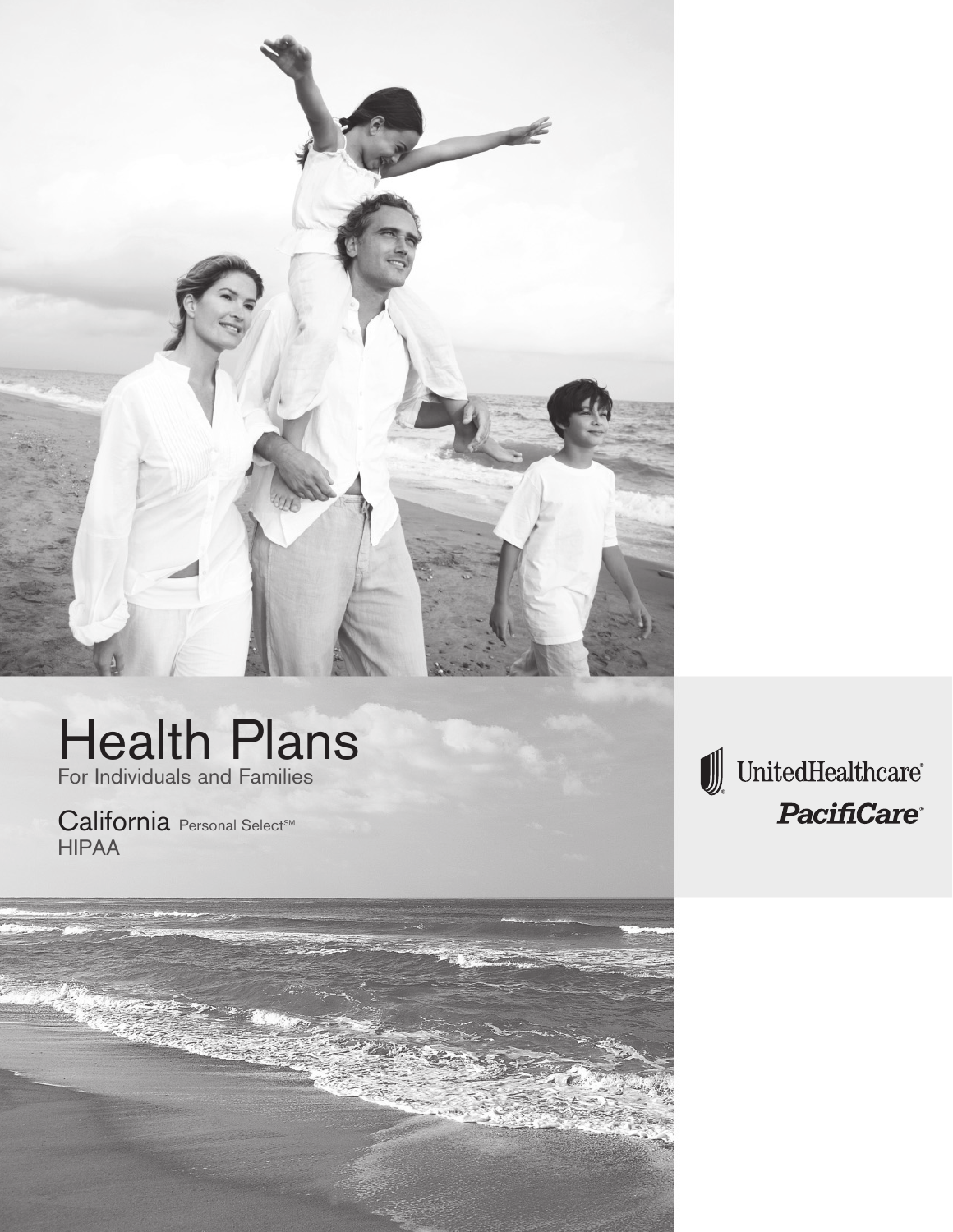# Health Insurance Plans Designed With You in Mind…



### **Deductible:**

*The amount of covered expenses you pay before benefits are paid under the policy.*

### **Preferred Network: (Network)**

*A group of health-care providers contracted to provide medical services at negotiated rates.* 

### **Copayment (Copay):**

*A fixed fee that you pay toward charges.*

### **Coinsurance:**

*The insurance plan's level of coverage after the calendar-year deductible is satisfied. After the coinsurance maximum is met, the insurer pays 100% of most covered expenses for the remainder of the calendar year.*

PacifiCare places its focus on you. We not only want to provide you with a quality health insurance plan, but we want to anchor it with the resources you can use to help maintain a healthy lifestyle.

For more than 25 years, individuals like you have placed their insurance needs with PacifiCare Life and Health Insurance Company (PacifiCare). Over that time we've listened to the concerns of our customers. We understand the issues you face when purchasing insurance.

And because your well-being is as important to us as it is to you, we give you the tools that may help you manage your health (for example, accessing medical information from a registered nurse, researching a diagnosis, or ordering prescriptions at your convenience).

# *At PacifiCare it's health insurance designed with you in mind.*

Because you want a health insurance plan that works for you, PacifiCare offers Health Insurance Portability and Accountability Act (HIPAA) plan designs that may meet your individual needs. If you don't qualify for an individually underwritten health insurance plan, a HIPAA plan may be an option for you.

*American Medical Security Life Insurance Company provides administrative services for insurance products underwritten by PacifiCare Life and Health Insurance Company.*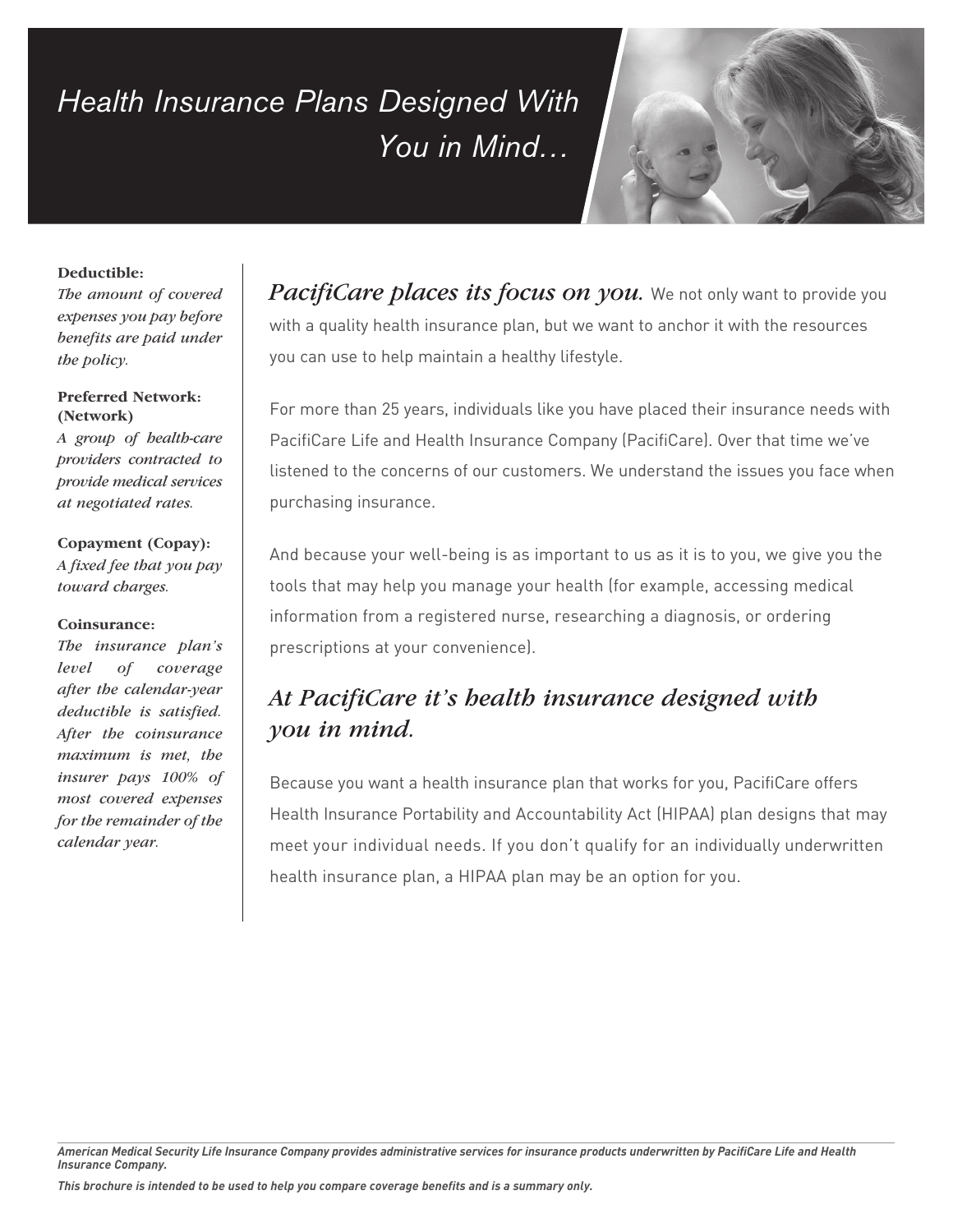This comparative benefit summary is intended to help you compare coverage and benefits and is a summary only. For a more detailed description of coverage, benefits, and

limitations, please contact the health care service plan or health insurer.

This summary is updated annually, or more often if necessary to be accurate.

# Individuals & Families Plan Information

# **Eligibility**

If you'd like to apply for an individual health insurance plan, you must be age 19 or over and not eligible for Medicare. All applicants must meet the insurer's underwriting requirements. Your dependents who wish to have coverage must be a lawful spouse/domestic partner or child under age 26.

### **Health Insurance Portability and Accountability Act of 1996 (HIPAA)**

HIPAA requires various changes to individual health insurance plans. In California, the insurer must guarantee issue insurance plans to eligible persons who lose coverage under a prior group health plan. Such persons are not required to satisfy another pre-existing condition limitation. The new insurer may require copies of a Certificate of Creditable Coverage to determine how to apply the pre-existing condition limitation.

An eligible individual means a person who meets all of the following requirements:

- Has a total of 18 or more months of continuous creditable coverage.
- Most recent prior creditable coverage was under a group health plan, government plan or church plan and the group health plan was not terminated for fraud or intentional misrepresentation of material fact.
- Most recent prior creditable coverage was not terminated for nonpayment of premium by the individual.
- Is not eligible for coverage under Medicare, Medicaid, Medi-Cal, or any successor program.
- Has elected continuation coverage under Consolidated Omnibus Budget Reconciliation Act (COBRA), Cal-COBRA, or a similar state program, and has exhausted or will soon exhaust this coverage.
- Is not covered by another plan.
- Has had less than a 63-day break in coverage from the most recent group plan.

Creditable coverage includes health insurance coverage and other health coverage, such as coverage under other group health plans, individual short-term medical coverage, Medicaid, Medicare, public health plans, military-sponsored

health care, and similar plans. Creditable coverage does not include accident-only coverage, long-term care coverage, liability or workers' compensation insurance, automobile medical payment insurance, or other similar insurance.

# **Plan Administration**

As part of our corporate affiliations, PacifiCare Life and Health Insurance Company (PLHIC) works directly with American Medical Security Life Insurance Company (AMS) in the administrative functions for PacifiCare health insurance plans. The AMS functions include processing claims and applications for coverage, issuing policies, collecting premiums, and providing customer service.

# **Value-Added Services and Features**

*Some noninsurance services are provided through a contractual agreement with third parties and are not administered or underwritten by AMS or PacifiCare. Unless indicated, these services are available to most PacifiCare customers.*

### **Helpful Customer Service**

When you call AMS, you can expect prompt, friendly service and accurate information about claims, general coverage, and benefits.

### **24–hour NurseLine and Audio Library\***

From rashes to headaches, allergies to stomach pain, the 24-hour information program is a great source of general health information to supplement your physician's care. Simply call the 24-hour NurseLine toll-free at any time to speak with an experienced, registered nurse about your health concerns. You also have the option of listening to recorded information on many health topics in the Audio Library.

### **Preferred Network**

A network of credentialed doctors, clinics, hospitals, and other health-care providers\*\* are contracted to provide medical services at negotiated fees. Network providers are compensated for services covered under the policy at predetermined rates, which are usually less than the provider's customary rates. Network provider charges for covered services are considered usual and customary.

*\*\* Contracted networks may change during your policy term.*

*<sup>\*</sup> The 24-Hour Nurseline and Audio Library's intent is to provide general information regarding common health questions or conditions. If you have a specific question relating to a condition or medical course of treatment for yourself or others, please consult your physician. If you believe you need emergency services, call 911, or its local equivalent, or go to the nearest medical facility for treatment.*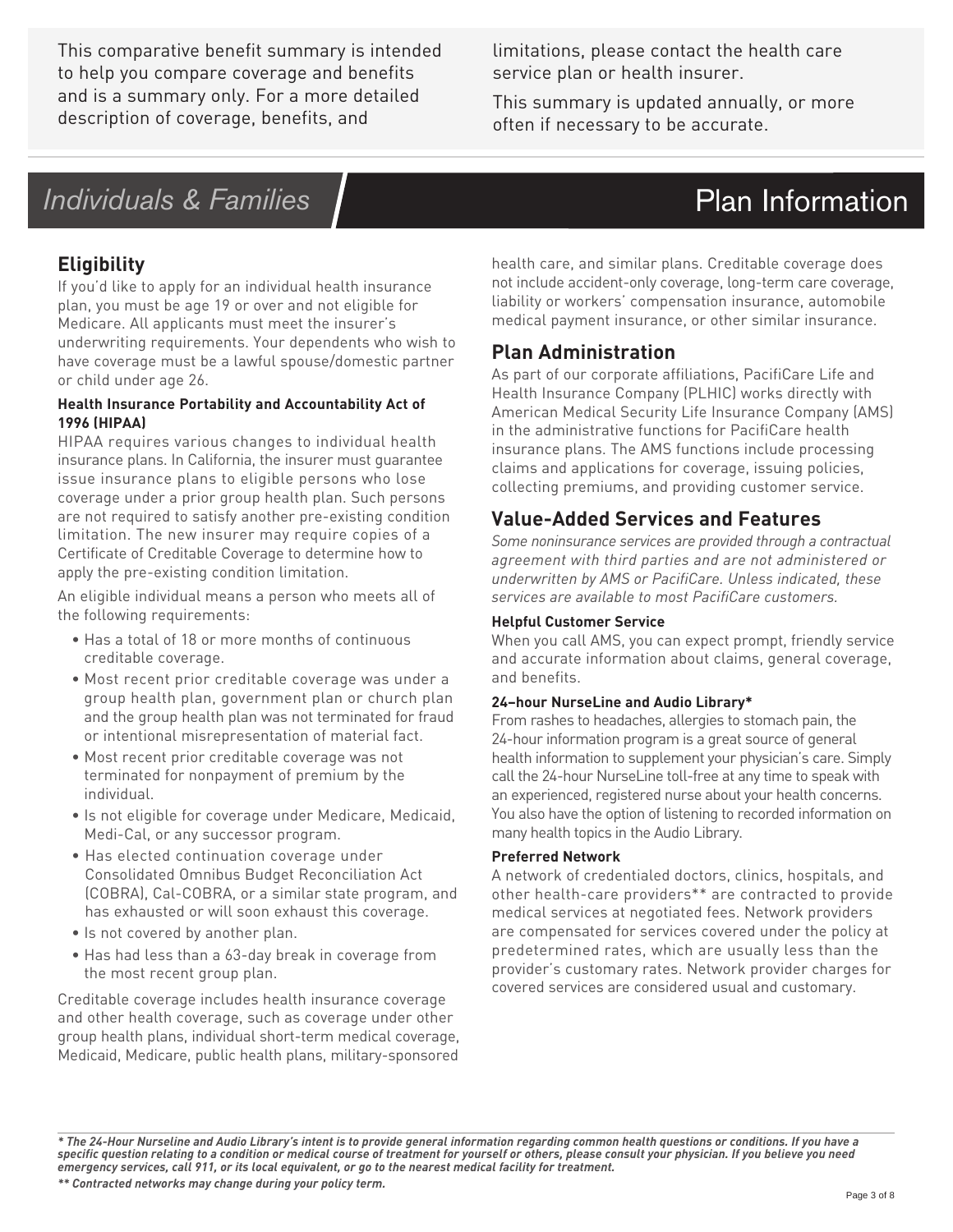| <b>Personal Select Plans</b>                                                                                                                                                        |                                                              |                                       |
|-------------------------------------------------------------------------------------------------------------------------------------------------------------------------------------|--------------------------------------------------------------|---------------------------------------|
| <b>Features</b>                                                                                                                                                                     | 40/70-50/3000<br>(without maternity)                         | 40/70-50/2000<br>(without maternity)  |
| Network Deductible (Ded.)                                                                                                                                                           | \$3,000                                                      | \$2,000                               |
| The amount of covered expenses a covered person must pay per calendar year<br>before benefits become payable under the policy. Family deductible is twice<br>the individual amount. |                                                              |                                       |
| <b>Network Coinsurance (Coins.)</b>                                                                                                                                                 | 70% coins.                                                   | 70% coins.                            |
| The level of coverage for covered expenses provided by the insurance plan<br>after the deductible is satisfied.                                                                     |                                                              |                                       |
| <b>Network Coinsurance Maximum (Out of Pocket)</b>                                                                                                                                  | \$5,000                                                      | \$5,000                               |
| The amount you pay per calendar year (after deductible) for covered<br>expenses. Family coinsurance maximum is twice the individual amount.                                         |                                                              |                                       |
| Network Physician Office Visits                                                                                                                                                     |                                                              |                                       |
|                                                                                                                                                                                     | <b>Office Visit</b><br>\$40 copay, then 100%                 | Office Visit<br>\$40 copay, then 100% |
| <b>Network Preventive Care Benefit</b>                                                                                                                                              |                                                              |                                       |
| (No waiting period, not subject to deductible or coinsurance)<br>See page 5 for details.                                                                                            |                                                              |                                       |
| Network Radiology (X-ray) Test/Pathology (Lab*)                                                                                                                                     |                                                              |                                       |
|                                                                                                                                                                                     |                                                              | Ded., then coins.                     |
| <b>Network Surgery and Anesthesiology</b>                                                                                                                                           |                                                              |                                       |
| Surgical services and anesthesia services                                                                                                                                           | Ded., then coins.                                            |                                       |
| <b>Network Inpatient/Outpatient Facility Charges</b>                                                                                                                                |                                                              |                                       |
| Daily hospital room and board, miscellaneous hospital services, in-hospital medical<br>services, out-of-hospital care                                                               | Ded., then coins.                                            |                                       |
| Network Inpatient Physician Hospital Visit                                                                                                                                          | Ded., then coins.                                            |                                       |
| <b>Network Maternity Care</b>                                                                                                                                                       |                                                              |                                       |
| (prenatal, postnatal, and childbirth expenses)                                                                                                                                      | Not covered                                                  |                                       |
| <b>Emergency Room Charges</b>                                                                                                                                                       |                                                              |                                       |
| (additional deductible is waived if admitted)                                                                                                                                       | \$100 additional ded. per occurrence, then ded., then coins. |                                       |
| <b>Durable Medical Equipment</b>                                                                                                                                                    |                                                              |                                       |
| \$2,000 maximum per calendar year                                                                                                                                                   | Ded., then coins.                                            |                                       |
| <b>Mental Health Services</b>                                                                                                                                                       |                                                              |                                       |
|                                                                                                                                                                                     |                                                              | Ded., then coins.                     |
| <b>Chemical Dependency</b>                                                                                                                                                          |                                                              |                                       |
|                                                                                                                                                                                     |                                                              | Ded., then coins.                     |
| Ambulance                                                                                                                                                                           |                                                              |                                       |
|                                                                                                                                                                                     |                                                              | Ded., then coins.                     |
| <b>Home Health</b>                                                                                                                                                                  |                                                              |                                       |
| 100 visits per calendar year                                                                                                                                                        | Ded., then coins.                                            |                                       |
| <b>Skilled Nursing**</b>                                                                                                                                                            |                                                              |                                       |
| Maximum of 90 days per calendar year                                                                                                                                                | Ded., then coins.                                            |                                       |
| <b>Prescription Drug</b>                                                                                                                                                            | <b>Participating Pharmacy</b>                                |                                       |
|                                                                                                                                                                                     | Generic Formulary: \$20 copay                                |                                       |
|                                                                                                                                                                                     | Brand-name Formulary: \$250 ded., then \$35 copay            |                                       |
|                                                                                                                                                                                     | Mail Order:<br>Generic Formulary: \$40 conay                 |                                       |

*Generic Formulary:* \$40 copay Brand-name Formulary: \$250 ded., then \$70 copay

*\* If lab procedures are needed, network benefits will be available only when the lab work is done in a LabCorp facility or another UnitedHealthcare contracted lab. Visit www.uhc.com for a lab list. \*\* Skilled Nursing includes Residential Treatment.*

Insurance plans provide only limited benefits for services provided by non-network providers. Services received from non-network providers are subject to a<br>separate non-network coinsurance (which is 50%) and deductible (wh *toward satisfaction of the network deductible amount. Expenses incurred at non-network providers count toward satisfaction of both network and non-network deductible amounts. Specific network and non-network benefits may be limited to maximum per day, per calendar year, per occurrence, or while insured. Certain non-network coinsurance amounts do not apply to the coinsurance maximum. To be considered for reimbursement, expenses must qualify as covered expenses.*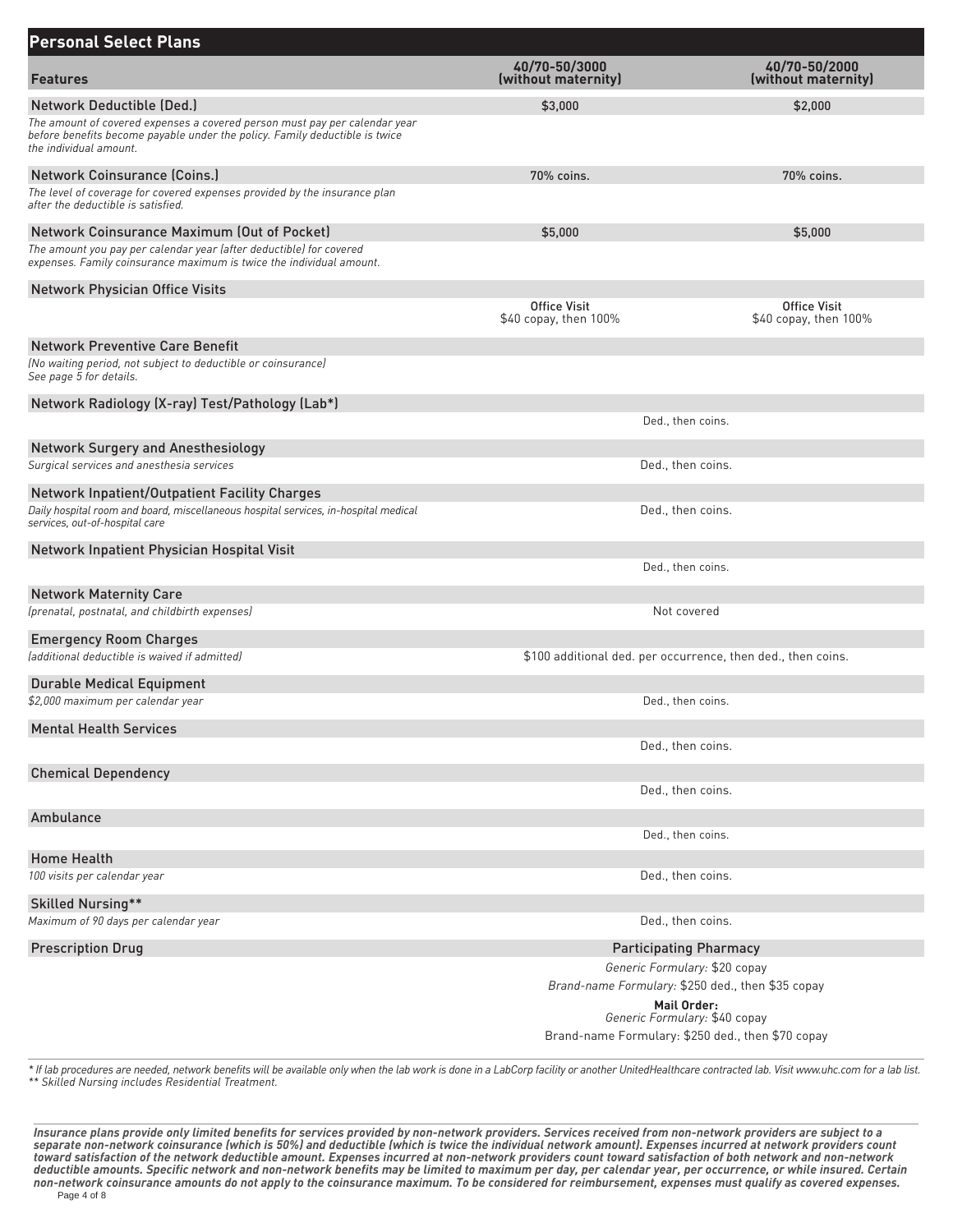# **Covered Expenses**

Benefits are subject to any applicable copayment, deductible, coinsurance, usual and customary charges, benefit maximums, and limited fee schedules. All benefits for services are subject to policy provisions.

Benefits for services provided by non-network providers are limited or excluded.

### **Physician Visit Charges**

Covered services include physician office visits.

### **Other Medical Professional Charges**

Covered services include physician hospital\* visits; nonroutine injections and injectable drugs; and physical, speech, and occupational therapy.

### **Preventive Care Benefit**

Benefits include coverage for the following (depending on the covered person's age):

- Routine vaccines for diseases
- Flu and pneumonia shots
- Routine physical exams, including well-baby and wellchild doctor visits
- Screening for high blood pressure, cholesterol, diabetes
- Screening for detection of breast and other cancers through mammogram, pap smear, prostate cancer screening and colorectal screening

Preventive Care benefits are exempt from your plan deductible, coinsurance and copayments when services are provided by a network provider. Preventive health services must be appropriate for the covered person and follow these recommendations and guidelines:

- (A) In general Those of the U.S. Preventive Services Task Force that have an A or B rating;
- (B) For immunizations Those of the Advisory Committee on Immunization Practices of the Centers for Disease Control and Prevention;
- (C) For preventive care and screenings for infants, children and adolescents - Those of the Health Resources and Services Administration; and
- (D) For preventive care and screenings for women - Those of the Health Resources and Services Administration that are not included in section (A).

As new recommendations and guidelines are issued, those services will be considered covered expenses when required by the United States Secretary of Health and Human Services, but not earlier than one year after the recommendation or guideline is issued.

### **Prosthetic Appliances**

Covered services include prosthetics (except for bionic, myoelectric) when medically necessary. Services are provided to a \$2,000 calendar-year maximum. The \$2,000 calendar-year maximum is not applicable to essential benefits.

### **Other Covered Expenses**

Covered services include radiology and pathology tests and prescription drug benefits.

### **Surgery and Anesthesiology Charges**

Covered services include surgery, anesthesiology, postoperative care, and oral surgery performed in a physician's office or in a hospital\* as an inpatient or outpatient.

### **Hospital\* and Other Facility Charges**

Covered services include semiprivate room, intensive care, and other facility charges, such as inpatient and outpatient care and emergency room fees.\*\*

### **Complications of Pregnancy**

Complications of pregnancy are covered the same as any sickness for any female covered person. Complications do not include expenses for normal pregnancy and childbirth.

### **Newborn Care**

Coverage is included for a newborn or sick baby for 31 days from birth. To continue coverage, an application form must be received by AMS within 31 days from the date of birth. An additional premium may be required.

### **Skilled Nursing**

Includes coverage for inpatient facility, room and board, and skilled nursing care for 90 days per calendar year.

### **Residential Treatment**

Covered outpatient services include skilled nursing services, skilled rehabilitation care and facility room and board for those who require skilled care, but do not require hospitalization.

### **Home Health Care**

Covered services include physical, respiratory, occupational and speech therapy, and skilled home care and health aide services. Covered to 100 visits per person per calendar year.

*<sup>\*</sup> Hospital does not include a nursing home, convalescent home, or extended care facility.*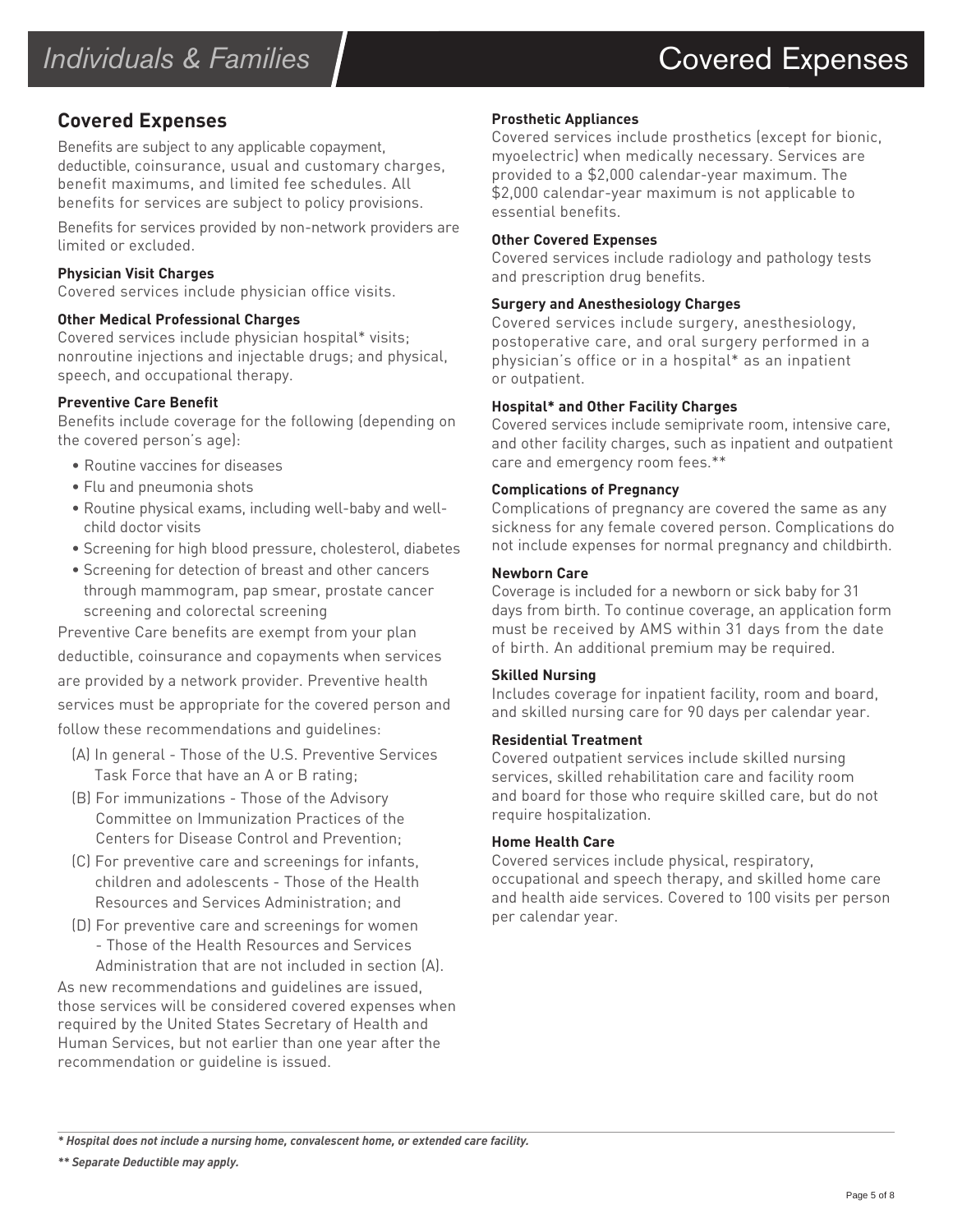# Covered Expenses **Individuals & Families**

### **Organ Transplant and Transplant Services**

Nonexperimental and noninvestigational bone marrow, stem cell, and organ transplants and transplant services are covered the same as any illness when the recipient is a covered person and the transplant is performed at a company-authorized transplant facility. Bone marrow, stem cell, and organ transplants are covered subject to network deductible and coinsurance levels.

Transportation, food, and housing allowances are available to the transplant recipient, who is a covered person, and one escort to the maximums outlined in the policy when the company-authorized transplant facility is greater than 60 miles from the recipient's primary residence. Transportation, food, and housing expenses of a living donor are excluded and are the responsibility of the covered person who is the recipient of the transplant.

### **Durable Medical Equipment (Rental, Purchase or Repair)**

Covered devices include wheelchairs, hospital beds, standard oxygen-delivery systems and other medically necessary devices that are designed to assist in treatment and are primarily for use in the home.

### **Chemical Dependency Services**

Covered services include inpatient and outpatient alcohol, drug and other substance abuse detoxification.

## **State Coverages — California**

### **Severe Mental Illness and Serious Emotional Disturbance**

Coverage for the diagnosis and medically necessary treatment of severe mental illness of a person of any age and of serious emotional disturbances of a child is covered, under the same terms and conditions applied to other medical conditions.

### **Temporal Mandibular Joint Disorder-TMJ (Jawbone Surgery)**

Coverage for the surgical procedure for those covered conditions directly affecting the upper or lower jawbone or associated bone joints; if each procedure being considered for reimbursement is deemed medically necessary by the insurer pursuant to the policy's definition of medical necessity.

### **Phenylketonuria (PKU)**

Coverage for the testing and treatment of PKU including formulas and special food products that are part of a medically necessary diet prescribed by a licensed physician and made by a health-care professional in consultation with a metabolic disease specialist.

### **Contraceptives**

Coverage for a variety of federal Food and Drug Administration (FDA) approved prescription contraceptive methods as designated by the insurer.

### **Billing Options**

With individual insurance plans, you have the option of annual, semiannual, quarterly, or monthly direct billing. Monthly and other mode of payments can be made by automatic bank draft withdrawals. Credit cards (VISA® or MasterCard®) will also be accepted for the first month premium only.

## **Usual and Customary Charge**

We use a number of national standards to determine usual and customary amounts payable for medical services. If services are received from a non-network provider, the covered person will be responsible for any charges above these usual and customary amounts (not including copays and coinsurance) or the limited fee schedule.

### **Out-Of-Pocket Maximum**

The out-of-pocket maximum is a specific limit on the amount of covered expenses you pay per calendar year. When an individual or family out-of-pocket maximum level has been reached, you no longer pay medical deductible or coinsurance for that individual or family member for the remainder of that calendar year. The family out-of-pocket maximum is twice the individual amount. Covered outof-pocket expenses for all family members contribute to meeting the family out-of-pocket maximum.

Copays and additional medical deductibles and some coinsurance amounts do not apply toward the out-of-pocket maximums.

### **Insurance Plan Provisions**

### **Preexisting Condition Limitation**

A preexisting condition means a condition for which a person received medical care, treatment, services, medication, diagnosis, or consultation six months before the insured person's effective date of coverage. Preexisting conditions are not covered until the person has been continuously covered under the policy for six months, during which time the person has been continuously covered under the policy.

The length of the exclusionary period for preexisting conditions will be reduced by the number of days of your creditable coverage and if you have not experienced a break in coverage of more than 63 days.

The preexisting condition limitation does not apply to HIPAA eligible individuals or dependent children under age 19.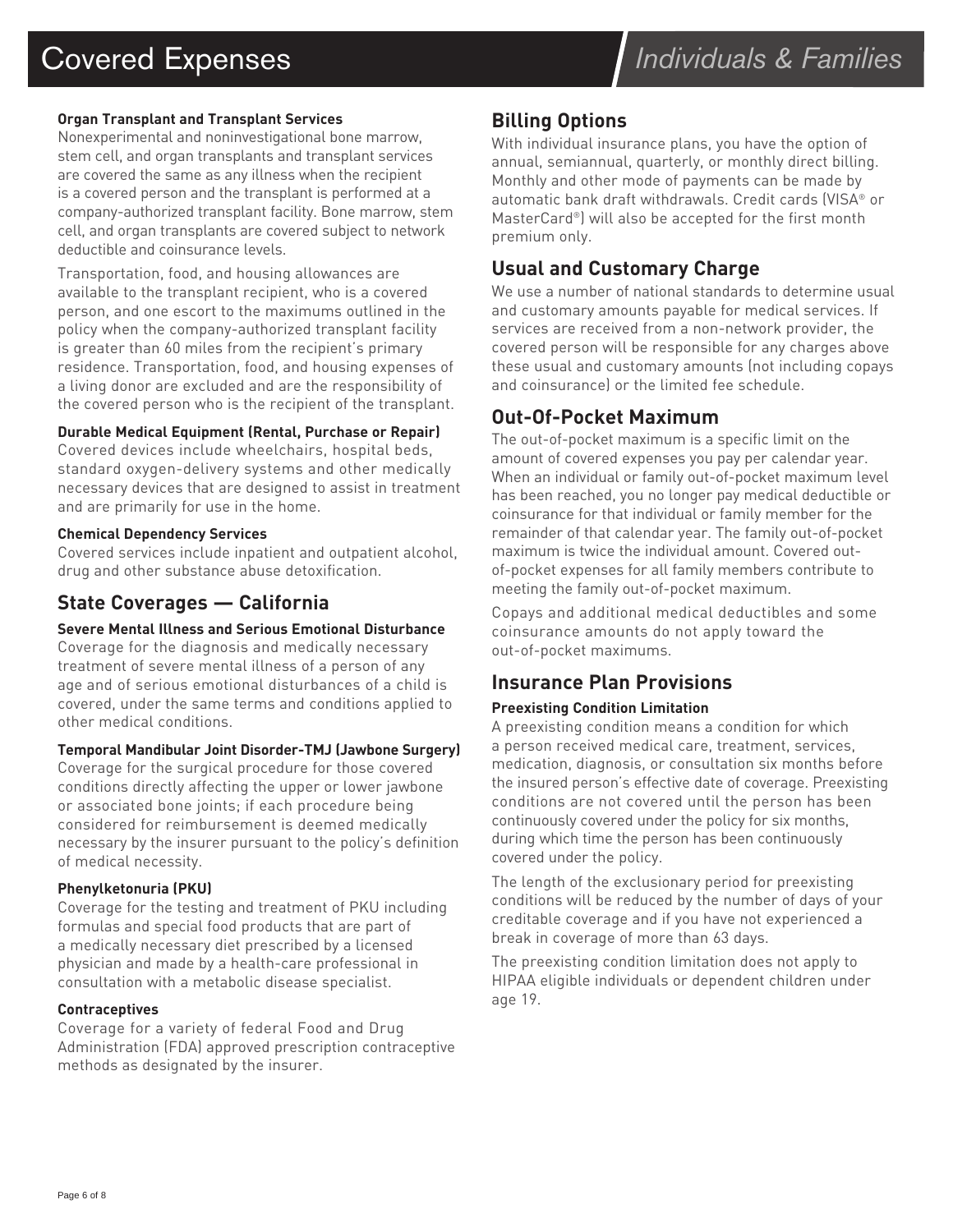# Individuals & Families Plan Provisions

### **Rating and Renewability**

Premium rates are calculated based on a variety of factors. As allowed by state law, these factors may include geographic location, age, classes, health status of you and your insured dependents, health status of the entire pool of insureds in which you are included, and other factors. The premium rates charged for your coverage under the policy may be adjusted periodically. We will provide you with advance written notice a minimum of 30 days prior to the effective date of a premium change, unless state law requires additional notice.

Premiums may also change with the next premium due after the date when:

- A higher age is attained;
- A dependent is added to or terminated from the insurance plan; or
- Any benefit is changed, including but not limited to increases or decreases in a benefit or the addition or removal of a benefit from the insurance plan.

If a premium change is for one of the reasons stated, we will notify you as soon as possible about the change. If we find that premiums are incorrect, we will:

- Make a refund to you for any amount of overpaid premiums; or
- Request payment from you for any amount of underpaid premiums.

We reserve the right to adjust administrative and/or service fees. We will notify you prior to any change. Termination:

- The Policy is terminated.
- You request termination.
- You or a dependent are no longer eligible for coverage under the Policy.
- A benefit terminates.

Coverage is guaranteed renewable except when:

- Premium was due and not paid.
- We determine fraud or material misrepresentation under the terms of the contract.
- PacifiCare does not renew all insurance plans with the same type and level of benefits in the state.
- PacifiCare no longer sells similar health coverage in a given state.
- You move to a state where, by law, PacifiCare is not licensed to do business.

You may terminate insurance at any time by providing AMS written notice prior to the requested termination date. The termination date will be the first of the month. Insurance will terminate at 12:01 a.m. on the termination date.

#### **Premiums**

*Refer to PacifiCare HIPAA Rate Guide (Form Number: 36635-P for Personal Select without maternity plans) for new business premium rates. You may also refer to your proposal. Rates are subject to change.*

#### **Reinstatement of Coverage**

If your coverage has lapsed for nonpayment of premium, you may apply for reinstatement of coverage. If your coverage lapses and you would like to apply for reinstatement, a written request, along with a completed application is required. Depositing payment for reinstatement does not mean acceptance and does not guarantee approval of reinstatement. Reinstatement is not guaranteed.

### **Third Party Liability/Nonduplication of Benefits**

We do not pay benefits when other insurance also pays for the same medical expenses. We subrogate to the extent of our payment when a party causes or is liable to pay for a covered person's injury or sickness. Insureds are required to repay us from any settlement, judgment, or any other payment received from any other source.

#### **Notification/Authorization**

Certain non-formulary medications and/or services require notification by the covered person. Failure to comply with notification/authorization requirements may result in a reduction of the benefits payable for covered services.

#### **HIPAA Plan Checklist**

Please refer to the following checklist should you decide to apply for a HIPAA plan:

- Review the eligibility requirements on page 3. An applicant must meet all eligibility requirements to be eligible for a HIPAA plan.
- Select your health plan by choosing from two available plan designs. Refer to the benefit outline on page 4 and rate guide for additional information.
- Complete the California Individual Application for Health Insurance. Be sure to sign and date the completed form.
- Include a Certificate of Creditable Coverage from your prior plan.
- Submit completed application along with payment.